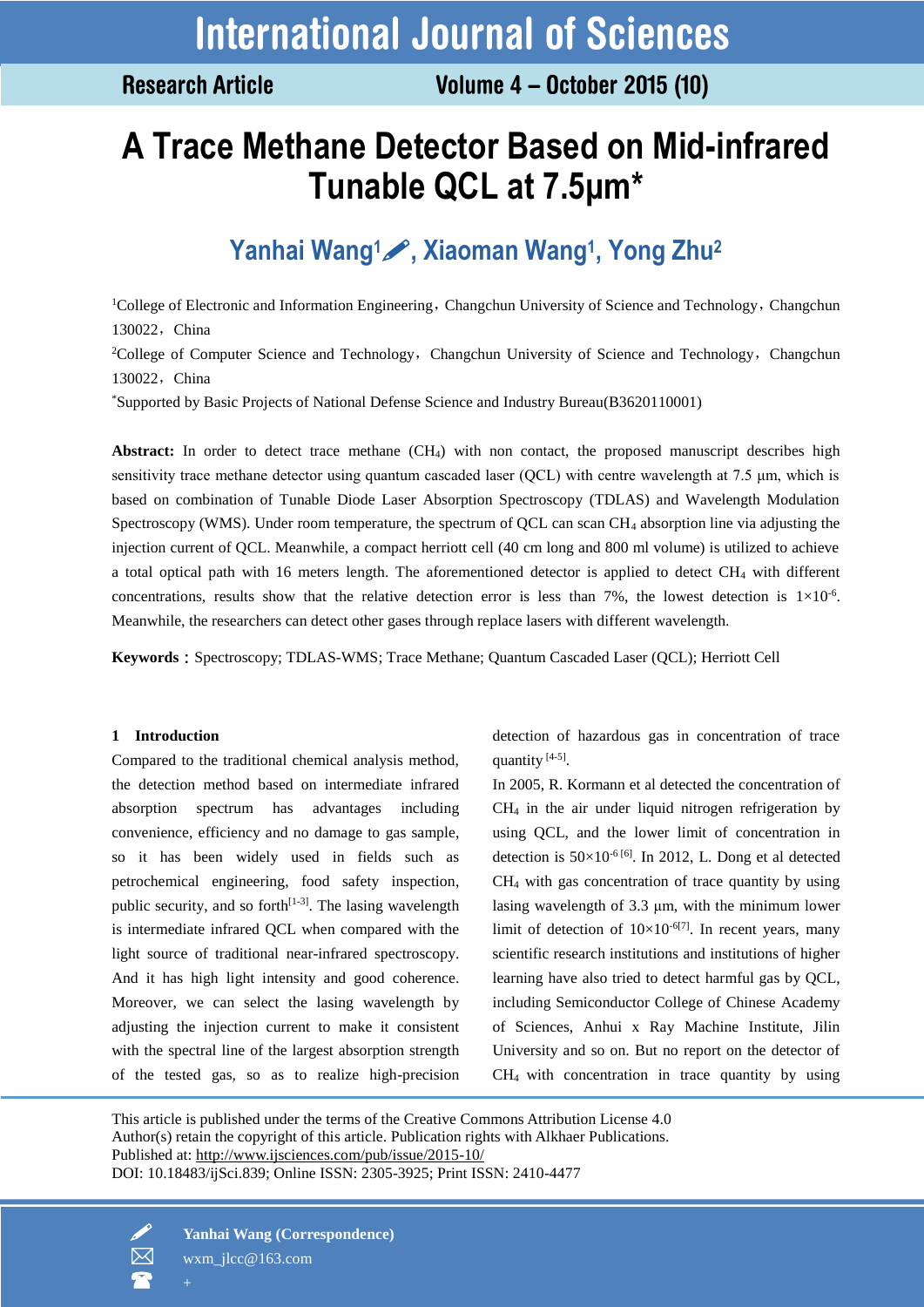continuously working intermediate infrared QCL under indoor temperature has been found yet.

In this article, we design and develop detector for CH<sup>4</sup> in trace quantity with high sensitivity based on the mixed TDLAS-WMS detecting techniques and in herriott air chamber with total optical distance of 16m. The QCL lasing length of 7.5  $\mu$ m is used by this detector, and the strong absorption spectral line of CH<sup>4</sup>  $(1332.8 \text{ cm}^{-1})$  can be found by adjusting the injection current under indoor temperature. And eventually, we obtain the detection limit of CH<sub>4</sub> is  $1 \times 10^{-6}$ .

#### **2 Selection of absorption line**

Molecule of the target gas CH<sup>4</sup> detected by this detector has 4 natural vibrations, respectively corresponding with 4 basebands, and all of them locates in middle-infrared band [8]. Compared to the overtone bands and combined bands in near-infrared zone, molecule of CH<sup>4</sup> has stronger absorption at the baseband. According to the HITRAN database of 2004, and considering the molecule of  $CH<sub>4</sub>$  has the strongest absorption strength near wave number  $1330 \text{ cm}^{-1}$ , and also considering the experimental configuration, this detector uses this baseband as absorption band, and uses QCL with central wavelength of 7.5 µm to carry out detection of CH<sup>4</sup> in trace quantity. As indicated in Figure 1, we can adjust the injection current of QCL under indoor temperature during the running of the system to make the output optical wavelength sweep the absorption band of  $CH_4$  near 1330 cm<sup>-1</sup>, and finally we can get a stronger absorption line  $(1332.8 \text{ cm}^{-1})$ .



Fig. 1 QCL output wavelength at CH<sup>4</sup> absorption

spectrum line,  $1332.8 \text{ cm}^{-1}$ 

# **3 Deduction of formula of difference absorption method**

QCL has advantages including high output energy, wide narrow line and high response speed, so the optical absorption spectrometry based on QCL has been widely used in optical gas detector for gas in trace quantity in different fields. When QCL radiation light beam with wavelength of  $\lambda$  passes through even gaseous medium, the beam propagation based on wavelength shall be determined by Beer-Lambert  $law^{[9-10]}$ :

$$
T_{\lambda} = \left(\frac{I_1}{I_0}\right)_{\lambda} = \exp(-sp\alpha\phi_{\lambda}cL)
$$
 (1)

In the formula,  $I_1$  and  $I_0$  are respectively incident light intensity and emergent light intensity before and after passing through the even gaseous medium, *s* is the intensity of gaseous medium of gas corresponding with the specific emergent light beam, *p* is total air pressure,  $\alpha$  is mole fraction of the absorbing substance,  $\phi_{\lambda}$  is linear function, *c* is concentration of the detected gas, and *L* is the effective total optical distance of the system.  $\phi_{\lambda}$  is generally obtained through Voigt Profile approximation with its feature of Doppler broadening. It can be derived from Formula (1) that,

$$
\alpha_{\lambda} = -\ln\left(\frac{I_1}{I_0}\right)_{\lambda} = -sp\alpha\phi_{\lambda}cL
$$
 (2)

In the formula,  $\alpha_{\lambda}$  is absorptivity of the detected gas

to incident beam, and  $k_{\lambda} = sp\alpha \varphi_{\lambda}$ , which is absorption coefficient. According to the principle above, if we want to realize effective detection of low-concentration gas, we need to increase the effective total optical distance of the system and reduce system noise as much as possible. Based on these, this detector uses gas absorbing chamber with effective optical distance of 16m, and cooperatively adopts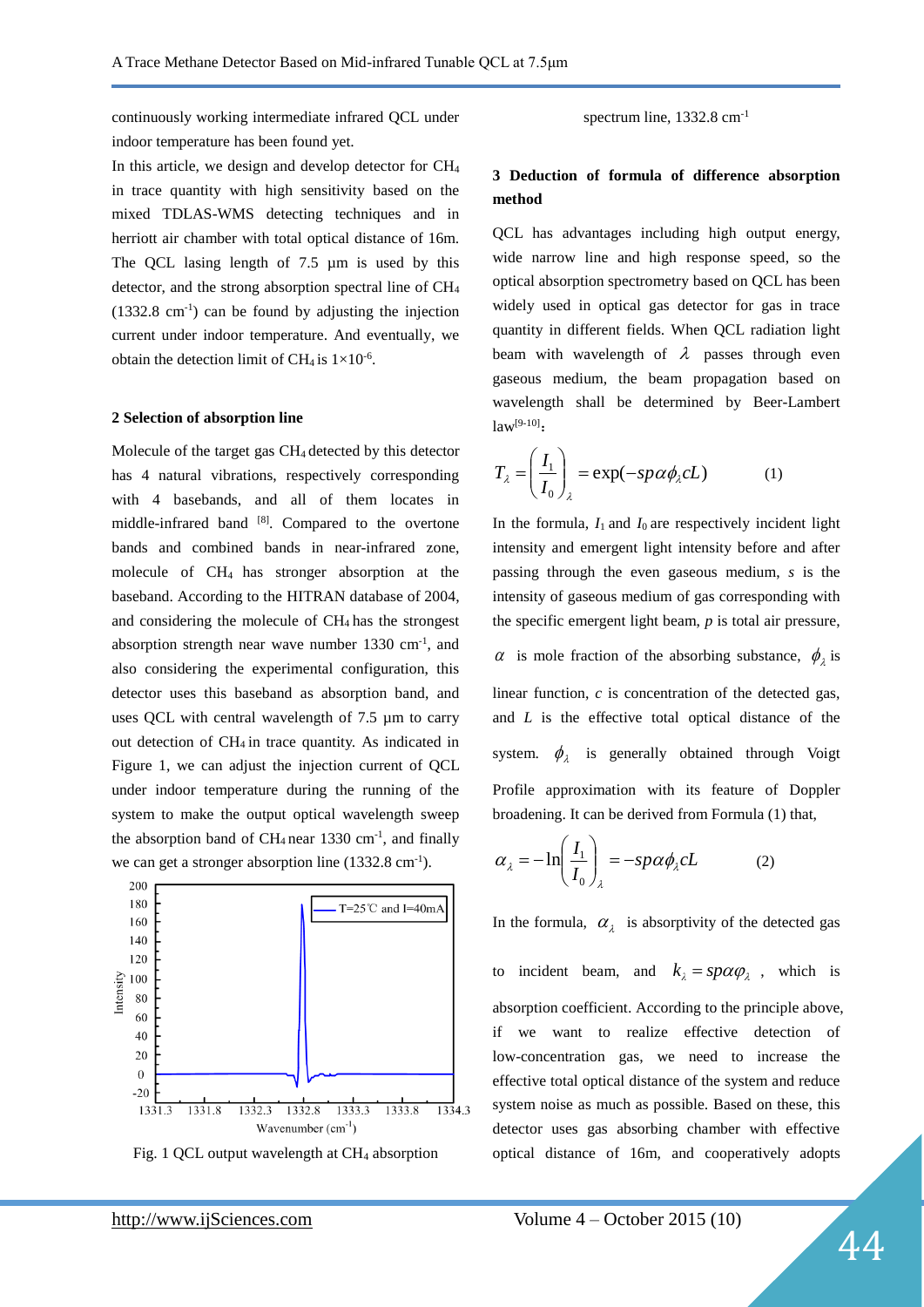reference gas chamber filled with calibrating gas with fixed concentration for standardization. And these measures have effectively restricted the measuring error introduced to the system by optical fluctuation and electrical noise and improved system sensitivity.

#### **4 Configuration of detector**

In order to effectively restrict the system noise and improve the lower limit of detection of the detector, this detector uses difference absorption method, that is to say, structure of single light source and double detector is used to establish the system. The overall block diagram is as shown in Figure 2.





As for the light source, we use intermediate infrared QCL with central wavelength of 7.5 µm. Since the luminous surface is divergent cone, it will firstly pass through space optical structure of biconvex lens, and collimates the light on cone into parallel light with spot radius of 2mm through secondary converging. Then, it will divide the collimation light into two equal light beams through intermediate infrared 1:1 spectroscope, respectively as effective light and reference light. After this, the two beams will enter herriott gas chamber and reference gas chamber with total optical distance of 16m. The intermediate infrared laser beam output from the two gas chambers above will be focused on the liquid-nitrogen refrigerated HgCdTe infrared detector, and the output signal will be sent into lock-in amplifier for further processing after being amplified by pre-amplifier, so as to realize the detection of  $CH<sub>4</sub>$  with concentration in trace quantity. Since the wavelength of QCL central luminescence spectrum adopted by this sensor is 7.5 µm, we select Ge material with transmissivity above 95% to increase the transmissivity of optical devices in intermediate infrared spectrum.

#### **5 Experiment**

In the experiment, the independently designed QCL driving power and temperature controller are used to control current and temperature. During the operation, temperature controller is used to control temperature of QCL, to keep it working under 298 K. Overlay the high-frequency sine wave and a slowly changing current ramp signal to realize scanning of absorption line of QCL wave length through gas, by which we realize the adjustment of its output wave length by changing the mode of QCL injection current. Meanwhile, we can obtain CH<sup>4</sup> gas with different concentrations for measurement by detector through quantitative mixing of pure  $CH_4$  and  $N_2$  by using dynamic gas flowmeter.

### **5.1 Sensitivity of detector**

Based on the practical condition of detector, carry out 50 times of repeated measurement experiments (1 min/time) on CH<sub>4</sub> gas with concentration of  $1\times10^{-6}$ , and the results are as indicated in Figure 3. The voltage at vertical axis stands for the difference between the output voltage of lock-in amplifier before and after CH<sup>4</sup> flows into herriott gas chamber, namely, the output voltage of lock-in amplifier corresponding with the absorbed light intensity of CH4.



Fig. 3 50 experimental data for  $CH<sub>4</sub>$  concentration detection

The average value of test results of 50 experiments is 0.29 mV, and the maximum deviation is 0.03 mV. Suppose SNR (Signal to Noise Ratio) is 1, and the detection sensitivity of this sensor system is  $1 \times 10^{-6}$ .

# **5.2 Lower limit of detection of detector**

The lower limit of detection of concentration of CH<sup>4</sup> can confirm the quality of performance of detector, and it's an important detection index of the measurement.